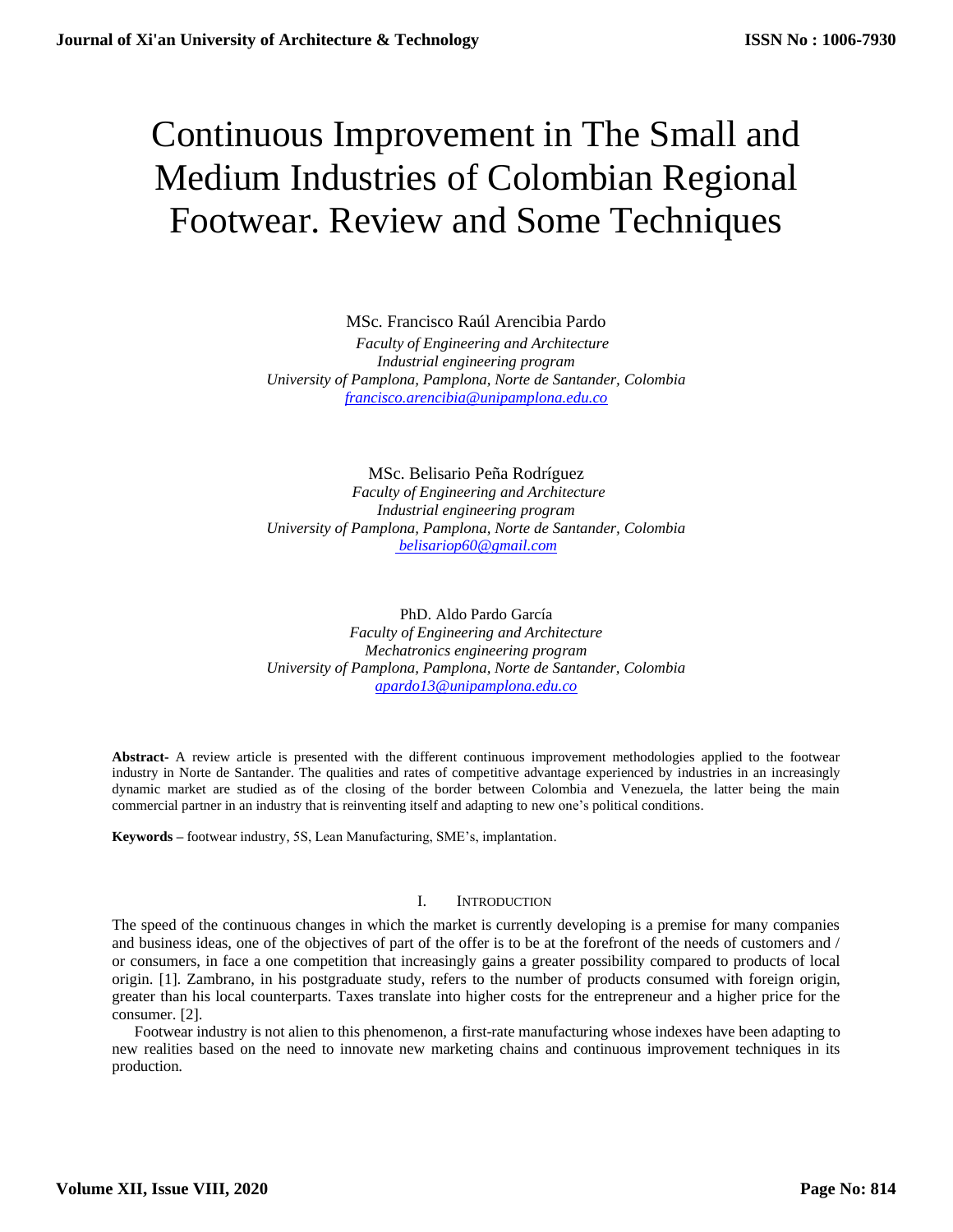The Colombian Association of Footwear, Leather, and Manufacturing Industries (ACICAM), documented in 2018 that, between January and November, footwear sales to the international market were rounded at 39 million dollars, 43.02% more than the result obtained in the same period of 2016. Norte de Santander qualifies as the 5th exporter. [3]. Researchers Rico, Cuesta, Barrientos and Coronel doing research the different physical formats currently used by the farm manager to collect data of interest. [4].

While the indicators show comparative advantages, high demand, a trade balance with a surplus, and global competitiveness, researchers Páez, Jiménez and Danna-Buitrago, sustain the contradiction of the previous statements, referring to the footwear sector as weak in the domestic market and incompetent to stay in the market for uncompetitive prices, quality and designs. [5].

We are faced with a dilemma that, well exploited, can evolve into strength: on the one hand, the footwear sector faces the lack of cutting-edge technology, an old production structure, competition from Chinese products and smuggling, while the current low rates of interest, free trade agreements, good political-economic relations, the creation of clusters, geographical location of the country, and tax and legal reforms, favor the footwear sector. [6].





#### II. PROPOSAL

Three factors determine the competitiveness of footwear in Norte de Santander: business organization, infrastructure and modernization. One of the main problems is having an SME'S (Small and Medium Business) style structure in almost all of the manufacturing, which creates a serious competitive disadvantage compared to Asian footwear imports. SMEs, unlike large industries, base their production processes on a craft work, with small scales of production. [7].

Giovanni Mendoza, in his research, supports the entry into the international scene of a giant in production and competitiveness like China and the growing impact on an industry that has not prepared for the global market, enduring for decades the lack of public policies and associative projects. [8]. From production with little or no automation to obsolete marketing models, footwear production is going through a bad time.

SME's miss out on the basic tools of traditional marketing, much less those of digital, perhaps because they do not identify the benefits that these can have, such as their low cost, the ability to measure what happens to consumers and how to apply the results to the strategy general organization. [9]. Furthermore, the vast majority of manufacturers project their productions on "hacking other brands." Fake Adidas, Reebok, Lacoste, and Nike flood the market with below-average prices and acceptable quality. [10].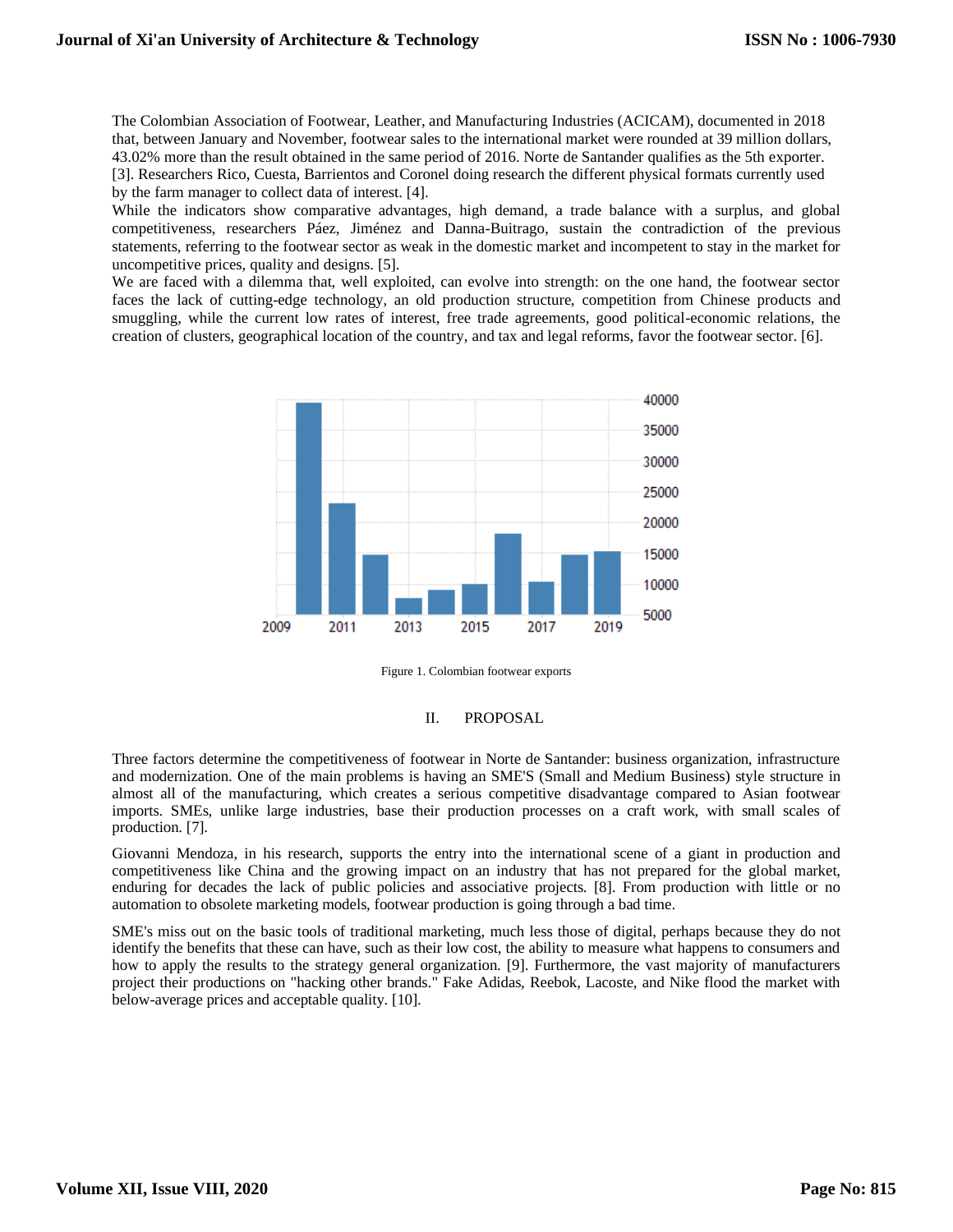

Figure 2. Lack of technology in the footwear industry

Business competitiveness is at a very high level, say the Peruvian researchers Sandro and Oracio, since they have generalized the use of technologies; But it must be understood that this use should not be improvised, much less random, on the contrary, it must be properly planned and organized in order to avoid unnecessary and unproductive investments. [eleven]. Norte de Santander presents empirical organizational processes, reasons to investigate industrial engineering tools that allow organizations to plan in search of continuous improvement of their products to obtain quality standards and contribute to the development of the region, as stated by the engineer industrial by expressing that one of the fundamental areas of the company is production and the need to improve production processes. [12].

## 2.1 Techniques–

Carrying out a feasible research for a sector as competitive as footwear, brings together "a dynamic combination of knowledge, understanding, capabilities and skills." [13]. It is not for less, if we also add to a sector lack of automation in the processes and with little or no experience of digital marketing. This quality control is carried out in order to identify and eliminate any type of unnecessary process or change a process that requires more resources than strictly necessary, summarized and known as Lean Manufacturing, a concept focused on people and developed to maximize utilization. resources through minimizing waste, then lean manufacturing was formulated in response to the fluctuating and competitive business environment. [14].

Lean Manufacturing Techniques abbreviates the concept of price into a simple equation.

## $COST = MARKET PRICE - PROFIT (1)$

One of the techniques applied in industrial engineering to achieve high standards of organizational quality is based on a Lean Manufacturing tool called Kaizen philosophy. A simple management method to execute Kaizen in a production or service company is called: the 5S.

Hailing from Japan, it is widely applied by leading companies such as Toyota and Sony. The Kaizen objective highlights the importance of eliminating all types of unnecessary activity, as well as work that the operator does more without adding value to the final product. In short, a customer pays a price for a pair of shoes and is not willing to do so for operations that make it more expensive. "This philosophy, (Kaizen) adapts very well to SMEs since its focus is not to waste efforts on activities that, although they could be important, it would be inappropriate to address them when there are problems that can put the survival of the company at risk, that is, it helps us in the implementation of small but progressive improvements that impact the operation of the companies ". [15].

Kaizen is a simple and effective tool for continuous improvement, based on statistical process control and whose objective is to eliminate inefficiencies in each phase of the production process [16]. With the 5S method of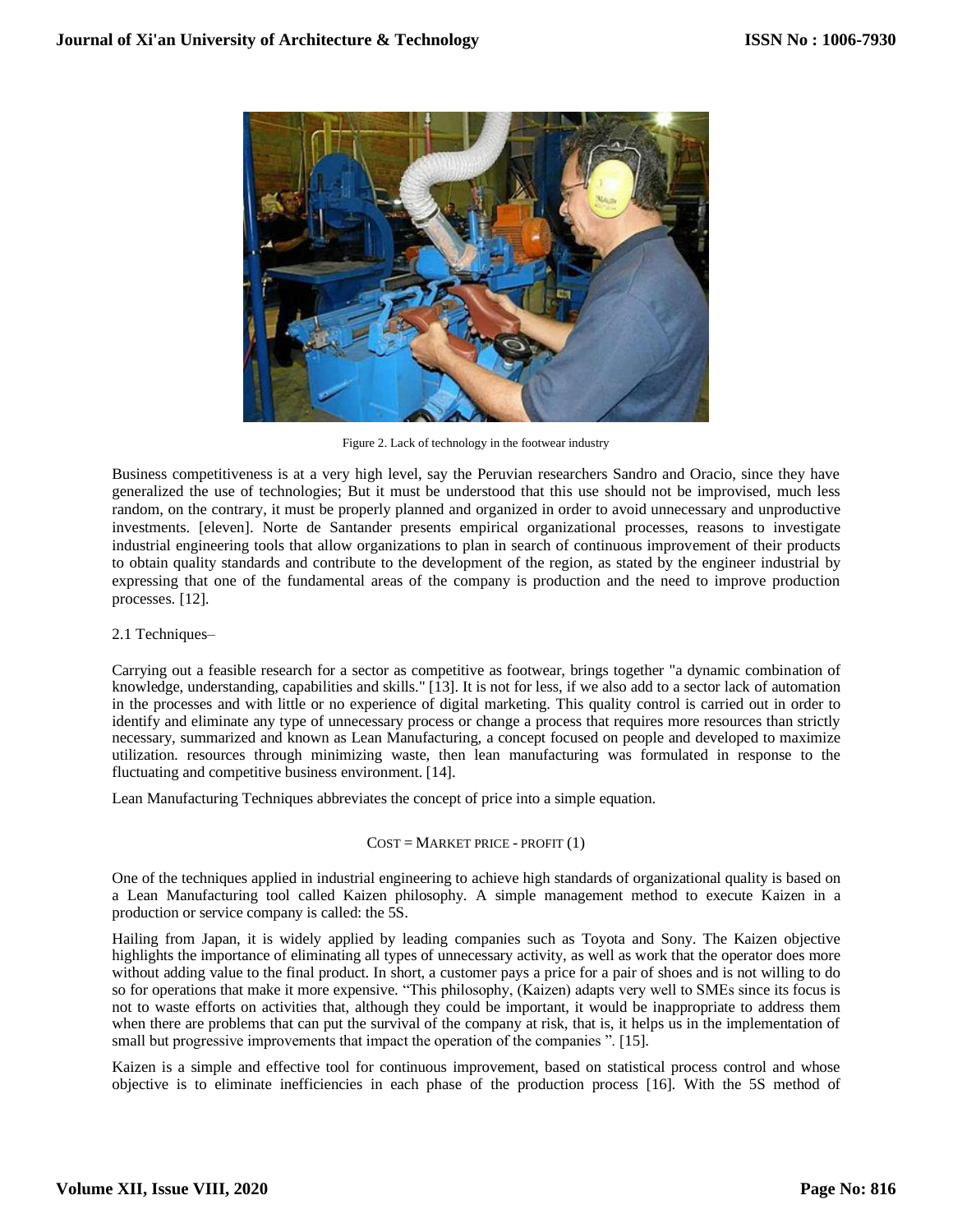management for SME'S, we can know and act on any type of loss or waste, both in the production process and in the distribution of products that increase costs and decrease productivity [17].

In this sense, Global Consulting distinguishes some essential aspects in its application such as the existence of inefficient or unnecessary processes, defects, delays and possible excess production, but also everything related to the treatment of inventories and the transport of goods or raw materials [18]. Toyota defines waste as: anything other than the minimum of equipment, materials, components and labor time absolutely essential for production ... [19], establishing a change of employees in order to reward the development of processes in an optimal and efficient way.



Figure 3. Lean Manufacturing house

# *2.2 Lean Manufacturing and 5S Methodology-*

Although our research is not directed towards large companies, nor are SME's owners of high technology, the market they face is competitive and global. Therefore, work organization techniques that favor proper management and quality control aimed at identifying and subsequently eliminating unnecessary business processes must be taken into account.

Within the Lean system there are a variety of compositional principles, techniques and methods, sometimes not homogeneous, but which can be grouped into three groups:

1. Applicable to the entirety of any company or business sector. (5S, SMED, TPM).

2. They require greater demand from business personnel. (Jidoka, SPP).

3. They program and control both the means of production and the logistics chain. (Kanban) [20]

We will focus on the 5S (First group) and its advantages for a manufacture such as footwear.

The organization of the 5S tool for an SME's, pursues two objectives: eliminate waste and ensure a clean and orderly work environment. For this, it is essential to continue in an orderly manner the 5 steps with the support of adequate resources and adaptation to the internal business culture.

Once applied, the 5S will bring a pleasant sensory impact, thereby reducing or eliminating customer complaints, avoiding customer complaints, improving the worker's interrelation with their work environment, the sense of ownership, and improving efficiency in the processes.

The 5S tool establishes basic routines to eliminate waste generated by the company, which does not add value to the final product. They are broken down into:

Merchandise transports. Inventory. Movements. You wait. Overproduction. About processes. Quality defects. Excess of meetings. Waste of knowledge. [21].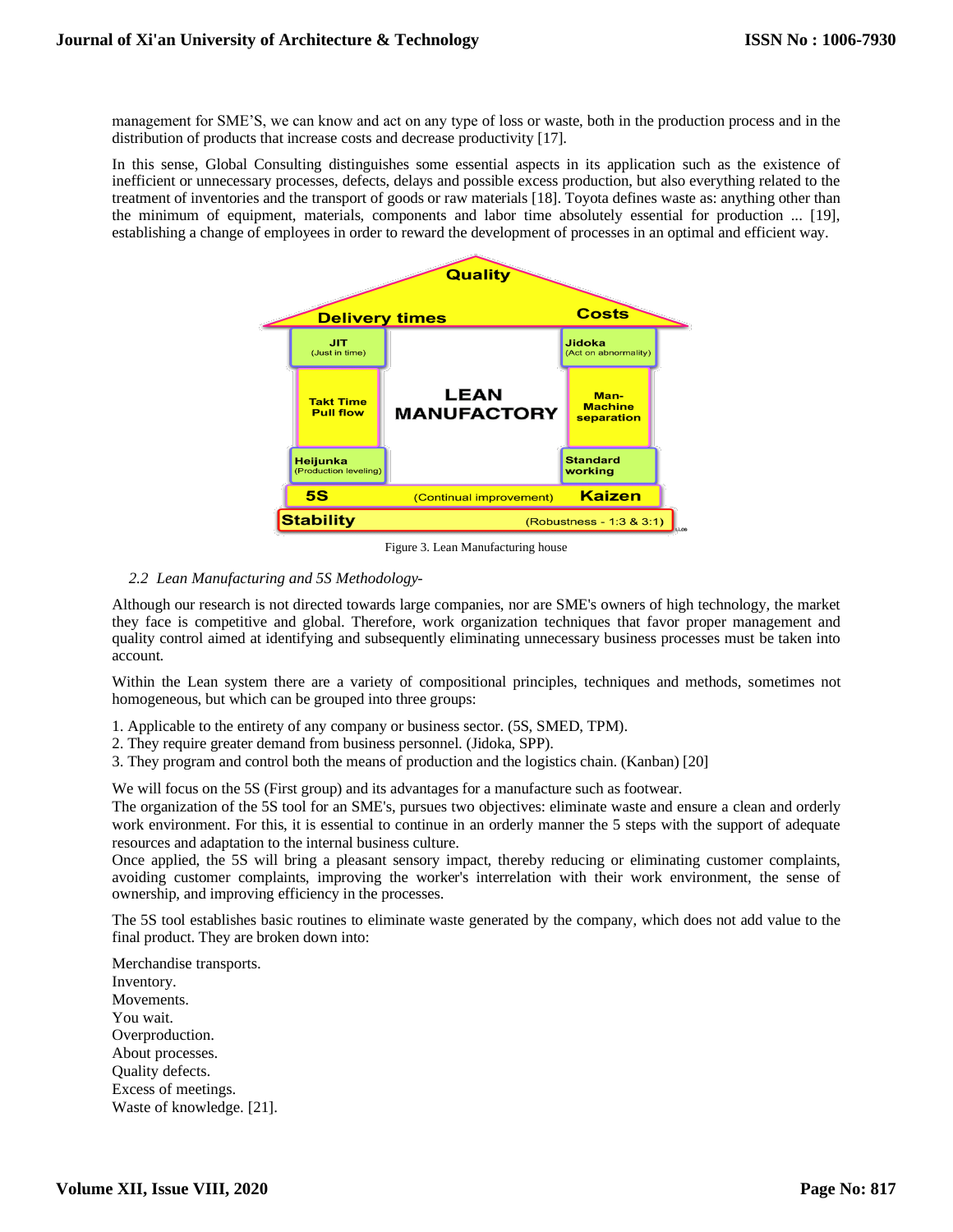

Figure 4. The 5S of Kaizen.

## III. EXPERIMENT AND RESULT

a. Separate necessary items from unnecessary.

We will use a technique by means of cards to indicate the degree of importance in case we conclude that the object product of the investigation is supposed to be a waste.

| Table -1 Experiment Result. Prototype 5S. Short. |
|--------------------------------------------------|
|--------------------------------------------------|

| <b>PROTOTYPE 5S FOR SMES IN THE FOOTWEAR SECTOR.</b> |                           |                   |                |  |
|------------------------------------------------------|---------------------------|-------------------|----------------|--|
|                                                      |                           |                   |                |  |
| <b>Factory:</b>                                      |                           |                   |                |  |
| <b>Alleged Waste:</b>                                |                           |                   |                |  |
|                                                      |                           |                   |                |  |
| <b>NECESSARY</b><br>Degree of Incidence: UNNECESSARY |                           |                   |                |  |
|                                                      |                           |                   |                |  |
|                                                      | Category: MACHINERY TOOLS |                   | <b>PRODUCT</b> |  |
|                                                      |                           |                   |                |  |
|                                                      | <b>MATERIALS</b>          |                   |                |  |
| WHICH ONE                                            |                           |                   |                |  |
| Action:                                              | <b>REMOVE</b>             | <b>NOT REMOVE</b> |                |  |
|                                                      |                           |                   |                |  |
| <b>Date</b>                                          |                           | COD:              | Firm:          |  |
|                                                      |                           |                   |                |  |

b. Straighten. Make a place for everything.

Organize the necessary elements for the execution of the tasks. Define the locations and establish the necessary identifications for each object. Use the delimitation of work areas, passage areas and storage of tools, raw materials or others, arranging them in an organized manner according to their frequency of use.

Table -2 Experiment Result. Prototype 5S. Straighten.

| PROTOTYPE 5S FOR SMES IN THE FOOTWEAR SECTOR. FREQUENCY OF USE.<br>Factory:<br>Area |                               |                           |  |
|-------------------------------------------------------------------------------------|-------------------------------|---------------------------|--|
|                                                                                     | <b>Hourly</b>                 | Place next to the worker  |  |
| <b>FREQUENCY</b><br><b>OF USE</b>                                                   | Several times a day           | Place close to the worker |  |
|                                                                                     | Many times per week           | In an area                |  |
|                                                                                     | Some frequencies per<br>month | Place in another area     |  |
|                                                                                     | A few times a year            | Archive                   |  |
|                                                                                     | Once a year                   |                           |  |
|                                                                                     | It may be used                | <b>Store</b>              |  |
|                                                                                     | Not used                      | <b>Delete</b>             |  |
| <b>Date</b>                                                                         | COD:                          | Firm:                     |  |

c. Shine. Clean up as you work and maintain a clean environment.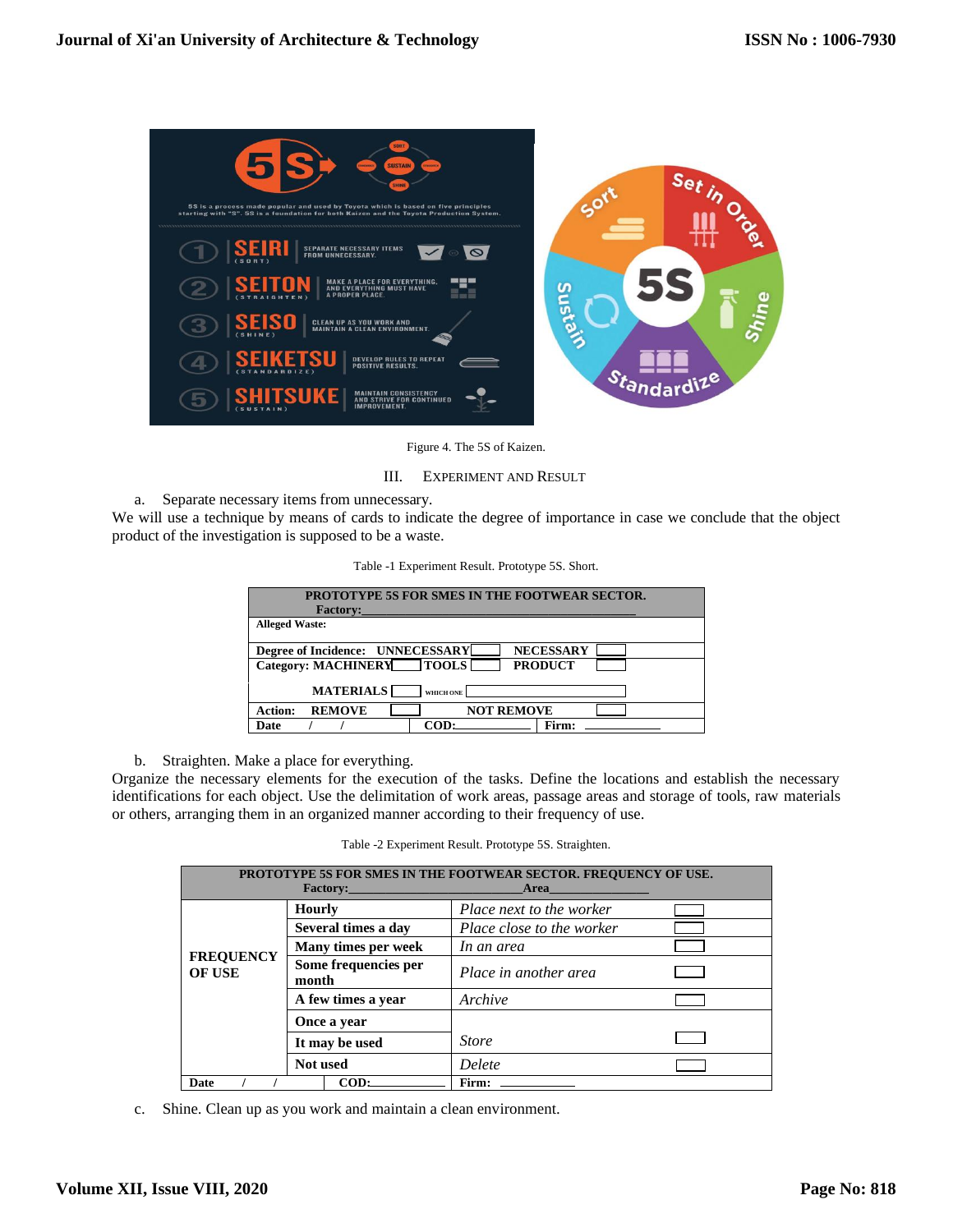It is inescapable to establish fixed hours for cleaning and inspecting the workplace in the event of possible defects, after having eliminated the unnecessary and cataloged what is necessary for operations. Consider it as an act of maintenance of the equipment and workspaces and not as an extra work.

| <b>PROTOTYPE 5S FOR SMES IN THE FOOTWEAR SECTOR. SHINE.</b><br><b>Factory: Example 2008</b><br>Area |              |       |  |  |
|-----------------------------------------------------------------------------------------------------|--------------|-------|--|--|
|                                                                                                     | Day          | Date  |  |  |
| <b>CLEAN UP AS</b>                                                                                  | Week         | Date  |  |  |
| <b>YOU WORK</b><br><b>AND MAINTAIN</b>                                                              | <b>Month</b> | Date  |  |  |
| <b>A CLEAN</b><br><b>ENVIRONMENT</b>                                                                | Defect 1     |       |  |  |
|                                                                                                     | Defect 2     |       |  |  |
|                                                                                                     | Defect 3     |       |  |  |
| <b>Date</b>                                                                                         | COD:         | Firm: |  |  |

| Table -3 Experiment Result. Prototype 5S. Shine. |  |
|--------------------------------------------------|--|
|--------------------------------------------------|--|

## d. Standardize.

Fit and implement previous prototype models as final models. Prototype standards are defined and orders are guaranteed to be fulfilled in the best possible way.

Photographs can be attached to models for modeling and creating world-class visual management. In the absence of the resource of photographs, summaries of the work carried out would be established.

#### e. Sustain.

Make a habit of all those set standards. Incorporate self-discipline and self-control as a business culture at work.

Visual control systems and mechanisms will be placed to make the accommodation of the 5S to the SME's as pleasant as possible. Through these tools it will be controlled that the entire S are carried out. Basic routines can be visually programmed, introducing order and cleanliness first through signals.

f. Propose a Manual of Functions based on the results obtained.

With the data obtained, the Manual of Functions will be made. It is necessary to reaffirm that for a good investigative course, the companies that undergo the investigation must contribute both the physical space of the factory and the workers.

| FUNCTION MANUAL. SME FOOTWEAR.<br><b>Factory:</b> |                                           |                                                                                |  |
|---------------------------------------------------|-------------------------------------------|--------------------------------------------------------------------------------|--|
|                                                   | <b>Variable</b>                           | <b>Function</b>                                                                |  |
|                                                   | Positions.                                | A job title is named based on the responsibilities and<br>activities of a job. |  |
| <b>Identifier</b>                                 | Name of the position.                     | <b>Number of positions.</b>                                                    |  |
|                                                   | <b>Functions or similar</b><br>positions. | Different positions that perform the same function                             |  |
|                                                   | Job activity.                             | activity to be carried out by the operator                                     |  |
| COD:<br><b>Date</b>                               |                                           | Firm:                                                                          |  |

Table - 4 Experiment Result. Function manual.

## IV.CONCLUSIONS

Continuous improvement in SMEs begins with a serious commitment to cleanliness and organization, from the small job to the last operator. It starts with a solid organization and cleanliness in the jobs, moving towards the departments and processes.

The zero-defects culture, cost reduction and other improvement activities should move from resistance to initial change towards the norm. Once the tool is applied, other improvement objectives can be set.